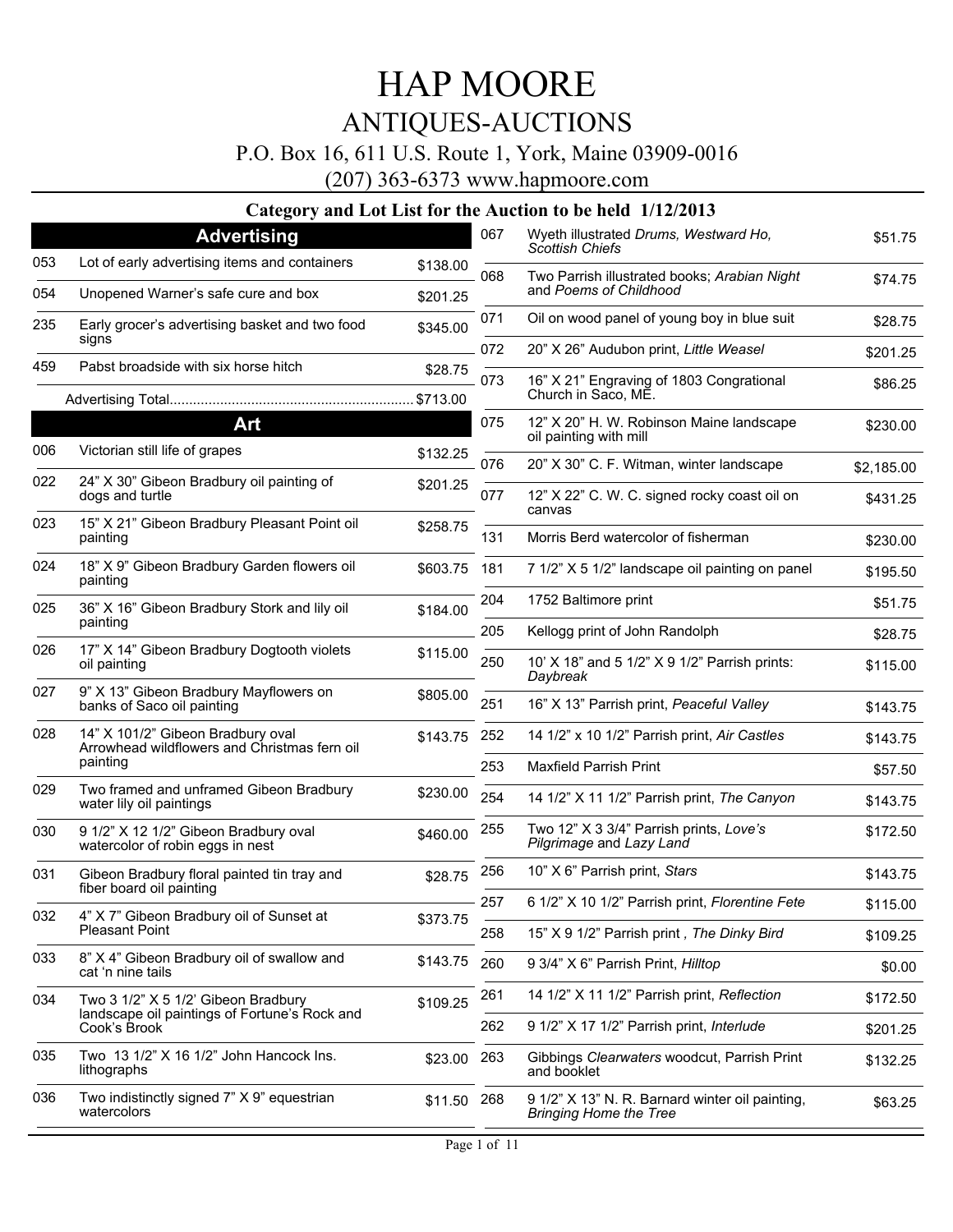# HAP MOORE

## ANTIQUES-AUCTIONS

### P.O. Box 16, 611 U.S. Route 1, York, Maine 03909-0016

(207) 363-6373 www.hapmoore.com

| 269 | 14" X 20" N. R. Barnard watercolor of<br>farmhouse                                    | \$57.50  | 415 | Unsigned applique cartoon image of Donald<br>Duck                  | \$11.50    |
|-----|---------------------------------------------------------------------------------------|----------|-----|--------------------------------------------------------------------|------------|
| 270 | 24" X 18" A. Larimer 1960 watercolor of<br>seated nude                                | \$51.75  | 423 | 1925 Parrish mazda calendar with envelope                          | \$201.25   |
| 284 | 20" X 32" Woodland landscape oil painting                                             | \$402.50 | 424 | Three Easter Seal posters                                          | \$51.75    |
| 295 | Two Vernon Ward 9 1/2" X 13" bird prints                                              | \$63.25  | 428 | Four small H. R. Burdick Cape Ann landscape<br>oil paintings       | \$402.50   |
| 305 | 30" X 25" Frances Alexander oil portrait of<br>Mary Sheafe Swett of South Berwick, ME | \$230.00 | 429 | Two small Morgan Dennis etchings                                   | \$224.25   |
| 318 | Pair of botanical prints                                                              | \$28.75  | 430 | Currier's "Burning of the Ocean Monarch"                           | \$172.50   |
| 327 | Boston Tavern Club, 1952, Billiard Lesson                                             | \$11.50  | 431 | Kellogg's "Iron Lighthouse on Minot's Ledge"                       | \$149.50   |
|     | cartoon                                                                               |          | 432 | Currier's "Pilot Boat in an Storm"                                 | \$126.50   |
| 363 | Two Stevensgraphs of scullers                                                         | \$201.25 | 433 | Thayer's "1844 View of Washingtonian<br>Convention, Boston Common" | \$115.00   |
| 371 | Early 20th C impressionist townscape oil on<br>canvas                                 | \$258.75 | 434 | Currier and Ives George Washington                                 |            |
| 376 | Mayer and Weber signed miniature portraits                                            | \$172.50 |     | engraving                                                          | \$109.25   |
| 378 | of ladies<br>22" X 22" Simkhovitch oil painting of two                                |          | 435 | Alfred Gabali 7 1/2" X 9 1/2" sail boat at dock<br>oil painting    | \$120.75   |
|     | women with guitar                                                                     | \$575.00 | 436 | 20" X 15" Oval Contiinental landscape oil                          | \$63.25    |
| 379 | 30" X 13" Simkhovitch watercolor still life of<br>cello by table                      | \$632.50 |     | painting                                                           |            |
| 380 | 33" X 23" Simkhovitch oil painting of Sonya                                           |          | 469 | coffin dam                                                         | \$805.00   |
|     | as a teenager                                                                         | \$575.00 | 470 | Two 9X11 19th C interior view oils with<br>mother and child        | \$1,150.00 |
| 381 | 20" X 14" Simkhovitch watercolor of<br>woodlands mansion                              | \$287.50 | 487 | Print of wedding of Pocahontas and John<br>Rolfe                   | \$57.50    |
| 382 | 15" X24" Simkhovitch oil painting of<br>Greenwich, CT waterfront buildings            | \$460.00 |     |                                                                    |            |
| 383 | 13" X 17" Simkhovitch oil painting of farm                                            | \$201.25 |     | <b>Books</b>                                                       |            |
|     | buildings                                                                             |          | 103 | Twenty vols. 1768, The World Displayed                             | \$345.00   |
| 384 | 23" X 31" Simkhovitch oil painting of<br>Greenwitch industrial buildings              | \$345.00 | 109 | Three boxes of Kate Douglas Wiggins books                          | \$63.25    |
| 385 | 26" X 36" Simkhovitch oll painting of<br>townscape with trees                         | \$230.00 | 110 | Lot of misc. books                                                 | \$431.25   |
| 386 | 15" X 20" Simkhovitch oil painting of town by<br>a river                              | \$402.50 |     | Twelve leather vols. Chapman and Hall<br><b>Dickens Works</b>      | \$172.50   |
| 387 | 14" X 29" Simkhovitch unstretched oil<br>painting of logging operation                | \$57.50  | 112 | Leslie's 1893 two vols., The Soldier in our<br>Civil War           | \$109.25   |
| 388 | 20" X 16" Simkhovitch oil on board of                                                 | \$28.75  | 114 | Telluride, California and Colorado 1899<br>Geologic Atlas          | \$143.75   |
|     | woodland outbuilding                                                                  |          | 330 | Lot of books on tile collecting                                    | \$103.50   |
| 389 | Lot of twelve unfinished or damaged<br>Simkovitch works                               | \$143.75 | 501 | Fairyland                                                          | \$230.00   |
|     |                                                                                       |          |     |                                                                    |            |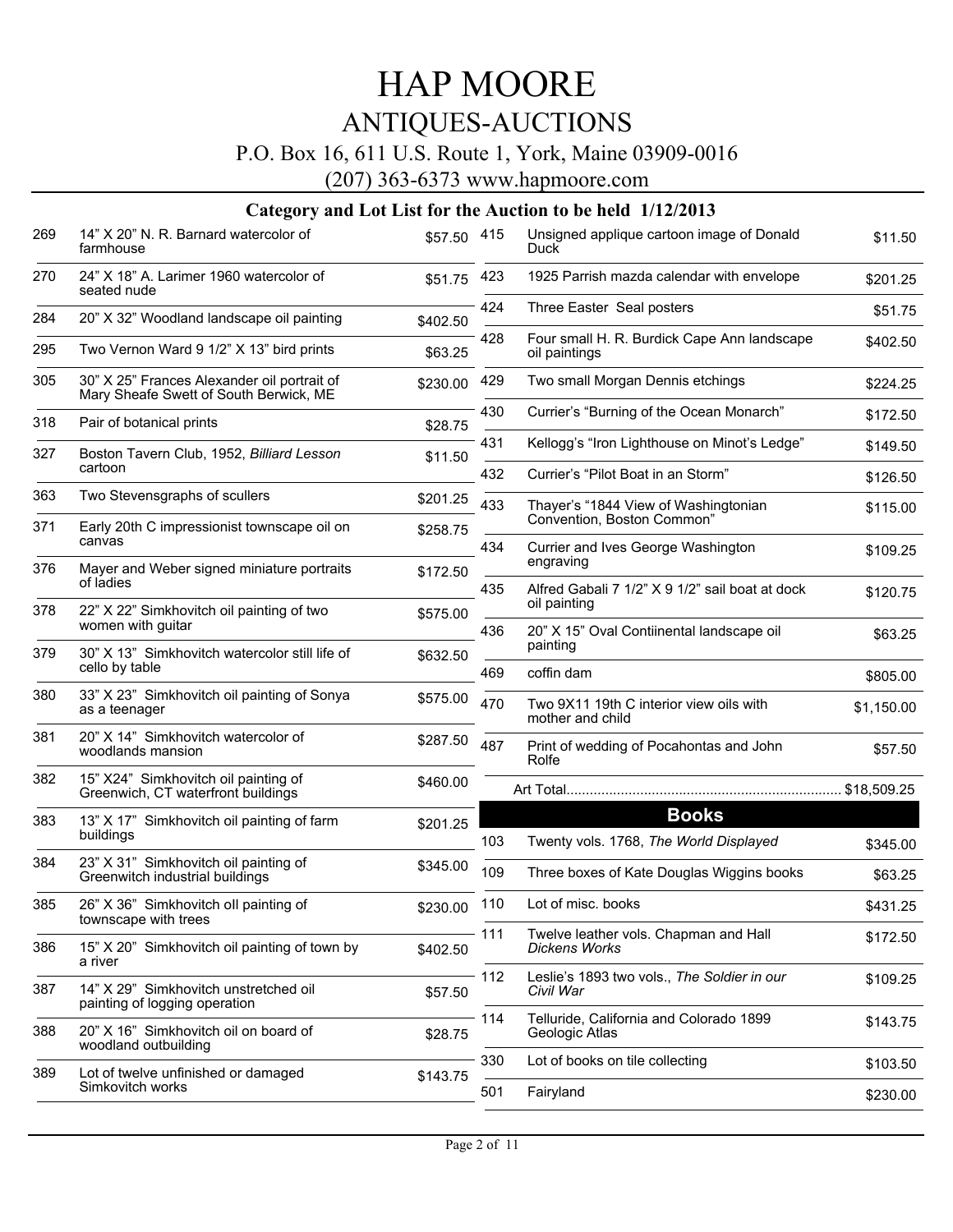### P.O. Box 16, 611 U.S. Route 1, York, Maine 03909-0016

(207) 363-6373 www.hapmoore.com

|     | <b>Buttons</b>                                                       |              |     | <b>Dolls</b>                                              |          |
|-----|----------------------------------------------------------------------|--------------|-----|-----------------------------------------------------------|----------|
| 315 | Large lot of misc. buttons                                           | \$120.75     | 172 | Large lot of small dolls                                  | \$805.00 |
| 316 | Lot of dragon and black glass buttons                                | \$57.50      | 173 | Bisque head German doll and clothing                      | \$115.00 |
|     |                                                                      |              | 232 | 9" Boy doll                                               | \$63.25  |
|     | <b>China</b>                                                         |              | 418 | Gottschalk doll and chair                                 | \$373.75 |
| 019 | Large lot of brown transferware                                      | \$132.25     | 419 | Wood strapped Victorian doll trunk                        | \$891.25 |
| 039 | Royal Doulton scenic tankard                                         | \$86.25      |     |                                                           |          |
| 049 | Noritake 11" desert decorated vase                                   | \$287.50     |     | <b>Ephemera</b>                                           |          |
| 065 | 16: Footed German figural punch bowl                                 | \$230.00     | 074 | Douglas Fairbanks and Janet Gaynor local<br>movie posters | \$86.25  |
| 137 | Large lot of misc. china                                             | \$373.75     | 090 | Two Old Orchard Guy Lombardo                              | \$28.75  |
| 139 | Large set of late 19th C dinnerware                                  | \$57.50      |     | entertainment posters                                     |          |
| 140 | Limoges fish set                                                     | \$345.00     | 104 | Lot of older U.S. and world pocket maps                   | \$488.75 |
| 265 | Three blue Staffordshire plates, teapot and<br>ladle                 | \$1,121.25   | 113 | 1893 Worlds Fair magazine lot and misc.<br>ephemera       | \$109.25 |
| 275 | Lot of blue transferware                                             | \$132.25     | 199 | 1902 Invitation to President Teddy Roosevelt<br>dinner    | \$34.50  |
| 276 | Lot of blue transferware                                             | \$431.25 329 |     | 27 Early 20th C movie star publicity<br>photographs       | \$11.50  |
| 360 | Small lot of Royal Crown Derby china                                 | \$132.25     | 413 | 1928 Parrish Mazda calendar                               | \$115.00 |
| 404 | 19" Asian cherry blossom charger                                     | \$57.50 458  |     | 1850 North Berwick hens wanted broadside                  | \$161.00 |
| 405 | Blue and white Asian bowl                                            | \$28.75      | 460 | Nixon political poster by J. Michelson                    | \$86.25  |
| 410 | Imari set of six side dishes and two bowls                           | \$201.25     | 461 | Bowdoin 1942 football schedule                            | \$143.75 |
|     |                                                                      |              |     |                                                           |          |
|     | <b>Civil War</b>                                                     |              |     | <b>Ethnographic</b>                                       |          |
| 219 | Civil War Naval officer's sword                                      | \$920.00 155 |     | Native American tomahawk head                             | \$28.75  |
| 241 | Lot of Civil War photographs and Spanish<br>American War metal frame | \$287.50     |     |                                                           |          |
|     |                                                                      | \$1,207.50   |     | <b>Furniture</b>                                          |          |
|     | <b>Clocks</b>                                                        |              | 002 | Tabletop mahogany wine keep                               | \$97.75  |
| 038 | Victorian marble mantle clock                                        | \$86.25      | 003 | Rope-turned three tier shelf                              | \$201.25 |
| 078 | Terry style shelf clock                                              | \$115.00     | 004 | 18th C coastal New England armchair                       | \$115.00 |
| 453 | Antony Janszen tall case clock                                       | \$3,450.00   | 005 | Sausage-turned ladder back side chair                     | \$97.75  |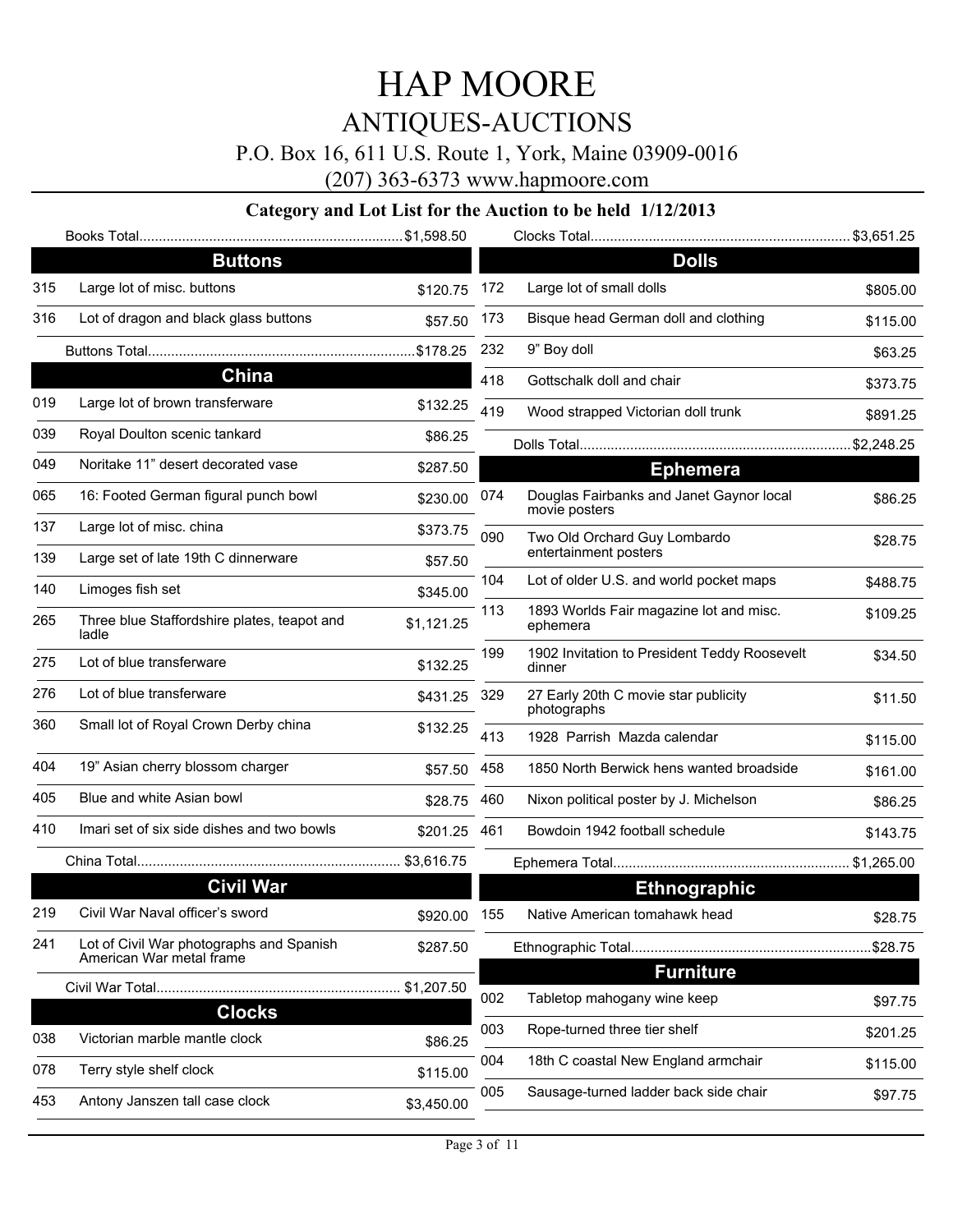### P.O. Box 16, 611 U.S. Route 1, York, Maine 03909-0016

(207) 363-6373 www.hapmoore.com

| 007 | Tip top candle stand                                 | \$316.25   | 218 | Two piece pine cupboard                                           | \$230.00   |
|-----|------------------------------------------------------|------------|-----|-------------------------------------------------------------------|------------|
| 008 | 56 X 29 in. 18th c. sawbuck table                    | \$3,565.00 | 220 | Three Adirondack chairs                                           | \$1,006.25 |
| 037 | Early 19th c. adjustable surface work table          | \$575.00   | 221 | Mid-Atlantic mahogany sideboard                                   | \$1,035.00 |
| 050 | Mission oak stand                                    | \$23.00    | 222 | Mahogany tipping tea table                                        | \$230.00   |
| 079 | Eglomise 19th C. mirror                              | \$28.75    | 224 | Grain-painted dome top trunk                                      | \$51.75    |
| 085 | Inlaid early 20th C dining table and eight<br>chairs | \$862.50   | 225 | Grain painted blanket chest on high base                          | \$258.75   |
| 088 | Asian carved armchair                                | \$575.00   | 226 | Buxton, Maine slant lid comb-grained desk                         | \$345.00   |
| 185 | Gallery top open mahogany bookcase                   | \$172.50   | 228 | Four pieces of 50's modern furniture                              | \$115.00   |
| 186 | Wicker photographer's chair                          | \$74.75    | 230 | Stevens family children's empire tin dresser,<br>Westbrook, Maine | \$747.50   |
| 187 | Shaker style ladder back side chair                  | \$11.50    | 285 | Bracket-based two drawer pine blanket chest                       | \$460.00   |
| 188 | One drawer walnut writing table                      | \$115.00   | 286 | Hanging one drawer pine corner cabinet                            | \$287.50   |
| 189 | Burl paneled walnut lock side chest                  | \$632.50   | 287 | Stepback birch cupboard with glazed top                           | \$287.50   |
| 190 | Fourteen drawer mustard painted chest                | \$373.75   | 288 | Turned leg mahogany card table                                    | \$28.75    |
| 191 | Leaded glass oak barrister bookcase                  | \$977.50   | 289 | Pair of turned post maple twin beds                               | \$172.50   |
| 192 | Open mahogany bookcase                               | \$201.25   | 290 | 84 in. Classical rolled arm sofa                                  | \$402.50   |
| 193 | Oak barrister bookcase                               | \$207.00   | 291 | Demilune mahogany table                                           | \$143.75   |
| 194 | Oak flat file                                        | \$287.50   | 292 | Sheraton style reeded post double bed                             | \$0.00     |
| 195 | Four section mahogany bookcase                       | \$488.75   | 293 | Two drawer Sheraton mahogany sewing<br>stand with bag             | \$172.50   |
| 196 | Glazed door oak bookcase                             | \$172.50   | 294 | Two drawer rope leg mahogany stand                                | \$368.00   |
| 197 | Two section mahogany barrister bookcase              | \$230.00   | 303 | Turned leg one drawer pine stand                                  | \$51.75    |
| 198 | Decorative Victorian mirrored hatrack                | \$258.75   | 304 | Yellow painted five tier hanging shelf                            | \$402.50   |
| 200 | Oval top 56 X 43 in. shoefoot hutch table            | \$287.50   | 306 | Set of three banister back side chairs                            | \$402.50   |
| 201 | Maple stretcher base tap table                       | \$287.50   | 307 | Fanback Windsor side chair                                        | \$143.75   |
| 202 | Slant lid cherry desk                                | \$460.00   | 308 | Chippendale side chair                                            | \$57.50    |
| 203 | Theorem decorated reverse painted mirror             | \$57.50    | 310 | Small gray tapered leg country table                              | \$51.75    |
| 214 | Shoe foot hutch table                                | \$230.00   | 321 | Flat top maple highboy                                            | \$1,265.00 |
| 215 | Wire plant stand and tile top table                  | \$189.75   | 322 | High top Japanese sofa table with carving                         | \$488.75   |
| 216 | Hoopskirt rocker                                     | \$23.00    | 323 | Inlaid Federal card table                                         | \$1,150.00 |
|     |                                                      |            |     |                                                                   |            |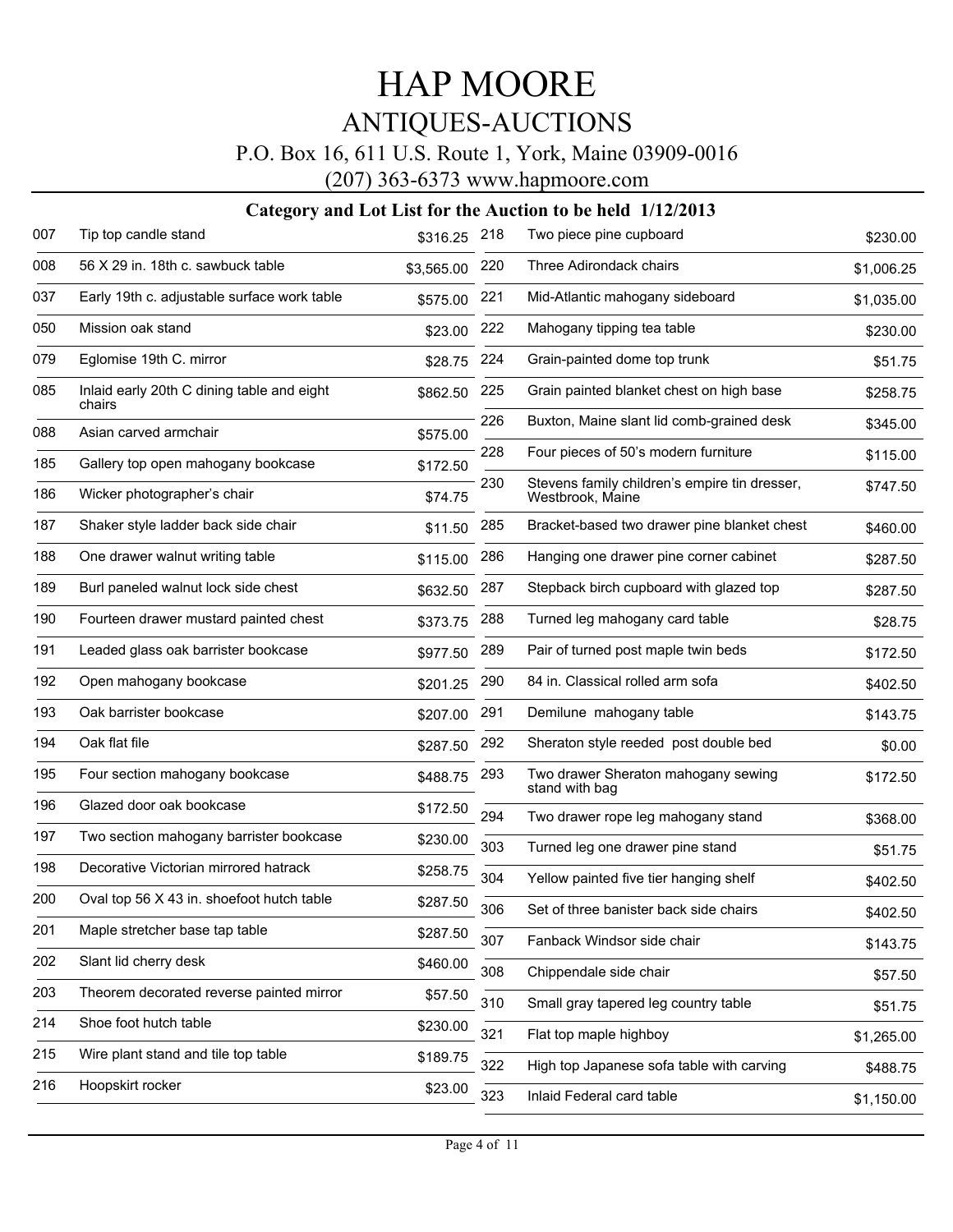### P.O. Box 16, 611 U.S. Route 1, York, Maine 03909-0016

(207) 363-6373 www.hapmoore.com

| 325 | Set of four Empire side chairs                                | \$28.75     | 066 | Star decorated 19th C deed box                           | \$63.25  |
|-----|---------------------------------------------------------------|-------------|-----|----------------------------------------------------------|----------|
| 326 | Mid 20th C. low Japanese table                                | \$11.50     | 069 | Wooden sign "Cars Stored"                                | \$345.00 |
| 354 | Backgammon table                                              | \$402.50    | 080 | Pair of 19th C brass andirons                            | \$63.25  |
| 372 | Maine paint-decorated dressing table                          | \$345.00    | 083 | Early brass kettle                                       | \$172.50 |
| 408 | Federal style mirror                                          | \$97.75     | 089 | Italian street vendor's stand                            | \$460.00 |
| 422 | Victorian carved and inlaid arm chair                         | \$5.75      | 126 | Selection of 19th C pewter tableware                     | \$201.25 |
| 426 | Demilune inlaid card table                                    | \$287.50    | 127 | Bear-carved walking stick                                | \$195.50 |
| 465 | B. Gregory rocker                                             | \$28.75     | 134 | Lady's repousse' dresser set                             | \$92.00  |
| 485 | Mahogany corner chair                                         | \$517.50    | 136 | Two genre-decorated ladies' fans                         | \$28.75  |
| 486 | Victorian eight drawer flat file                              | \$977.50    | 138 | Lot of whale oil lamps, cup plates and open<br>salts     | \$207.00 |
| 488 | Two drawer walnut stand                                       | \$74.75     | 141 | Keene Masonic and cornucopia flasks                      | \$402.50 |
| 489 | Asian decorated tea box                                       | \$149.50    | 143 | Lot of 19th C pottery and lustreware                     | \$230.00 |
| 490 | Mahogany server                                               | \$258.75    | 147 | Tammany mechanical bank                                  | \$103.50 |
|     | <b>General</b>                                                | \$25,737.00 | 148 | Cold painted bronze of bird and boy with<br>donkey       | \$402.50 |
| 001 | Child's red work sled                                         | \$155.25    | 156 | Early hewn and painted bowl                              | \$402.50 |
| 011 | Chocolate vendor's sign and mold                              | \$74.75     | 157 | Collection of ornamental metallic horses                 | \$172.50 |
| 015 | Brass bed warmer                                              | \$28.75     | 158 | Large lot of wooden household items and tin<br>food mold | \$258.75 |
| 016 | Fireplace accessories and small tools                         | \$28.75     | 159 | Misc. lot of sewing accessories                          | \$80.50  |
| 021 | Ethan Allen molded copper horse<br>weathervane                | \$1,380.00  | 160 | Lot of misc. ladies' accessories                         | \$74.75  |
| 040 | Victorian sewing box                                          | \$143.75    | 161 | Fancy brass card stand with classical head               | \$103.50 |
| 043 | Four animal, floral and cottage doorstops                     | \$201.25    | 167 | Lot of advertising and other pottery and<br>glassware    | \$126.50 |
| 046 | Art Deco statuary desk items                                  | \$230.00    | 174 | Willimantic four drawer spool cabinet                    | \$431.25 |
| 047 | West Gloucester Shaker Lemon Syrup bottle,<br>brush and sieve | \$195.50    | 175 | Two drawer oak spool cabinet and sewiing<br>accessories  | \$149.50 |
| 052 | Pair of floral decorated Paris urns                           | \$195.50    | 179 | Abe Lincoln political ribbon                             | \$132.25 |
| 058 | Varied lot of six 19th C storage boxes                        | \$132.25    | 183 | Lot of misc. small household accessories                 | \$166.75 |
| 060 | Brass tree of life bed warmer r                               | \$143.75    | 184 | 1871 George Kimball presentation walking                 | \$28.75  |
| 064 | Sylvester Francis Old Town, Maine model<br>canoe and paddles  | \$1,351.25  |     | stick                                                    |          |
|     |                                                               |             | 206 | Ex-Mackey collection canvasback decoy                    | \$316.25 |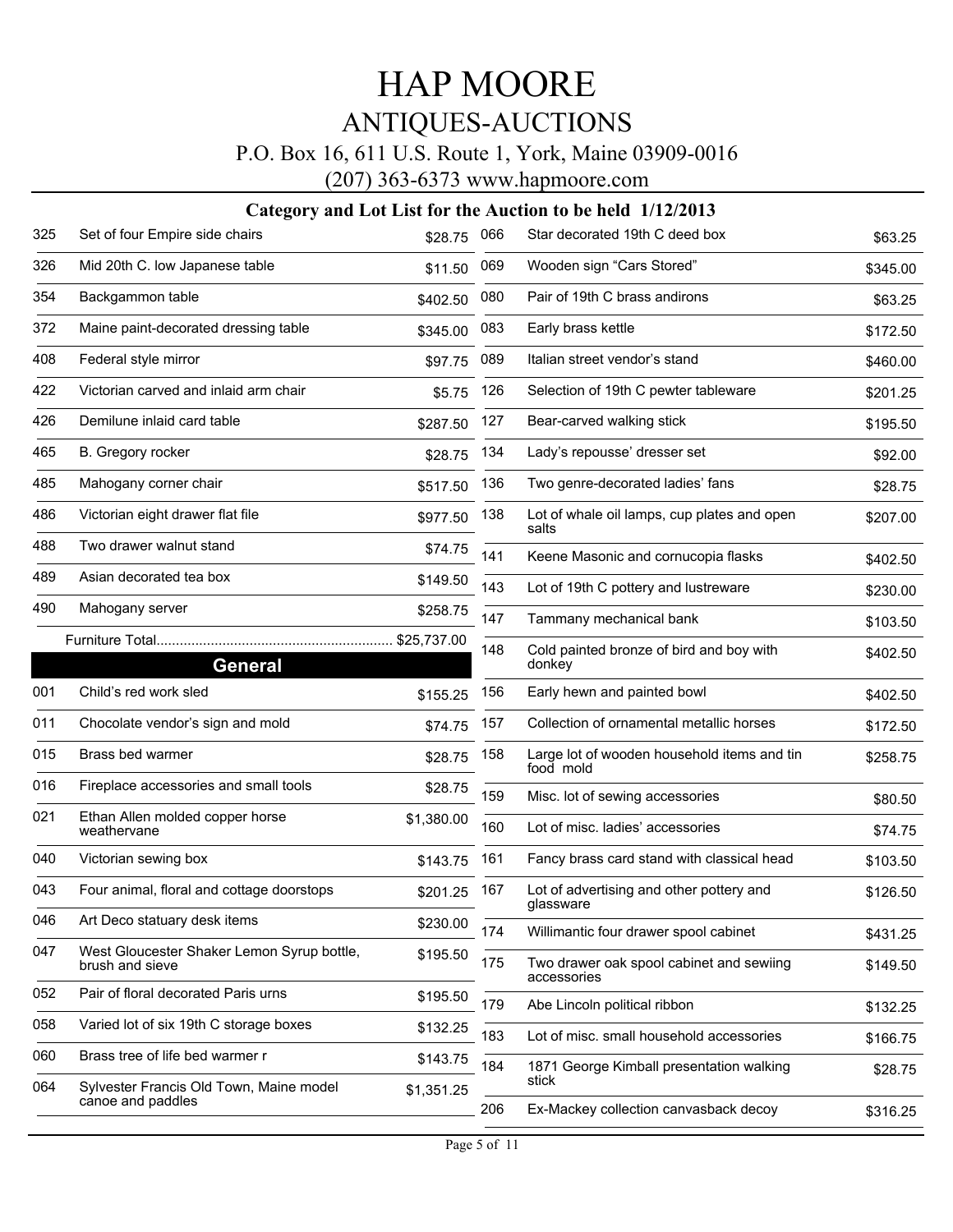### P.O. Box 16, 611 U.S. Route 1, York, Maine 03909-0016

(207) 363-6373 www.hapmoore.com

| 207 | Brant goose decoy                                      | \$115.00 | 334 | Lot of figural and pictorial tiles                         | \$287.50 |
|-----|--------------------------------------------------------|----------|-----|------------------------------------------------------------|----------|
| 208 | Primitive Brant goose decoy                            | \$57.50  | 335 | Lot of early Delft style tiles                             | \$345.00 |
| 209 | Turned head duck decoy                                 | \$63.25  | 336 | Small lot of foreign tiles                                 | \$97.75  |
| 210 | Redhead hen decoy                                      | \$57.50  | 337 | Lot of floral pottery tiles                                | \$258.75 |
| 211 | Bluebill decoy with carved tail feathers               | \$172.50 | 338 | Lot of varied motif architectural tiles                    | \$270.25 |
| 212 | Bluebill decoy with carved and raised tail<br>feathers | \$109.25 | 345 | Cast iron mirror with mask decoration                      | \$28.75  |
| 213 | R branded carved shore bird                            | \$57.50  | 349 | Rosewood writing box                                       | \$97.75  |
| 229 | Lot of early metallic bicycle accessories              | \$132.25 | 350 | Ivory chess set                                            | \$258.75 |
| 236 | 48" C. 1910 canvas model canoe and                     | \$517.50 | 365 | Early iron andirons, pot and tongs                         | \$201.25 |
|     | accessories                                            |          | 370 | Three carved walking sticks and parasol                    | \$86.25  |
| 238 | Case of eight inlaid spice drawers                     | \$57.50  | 373 | Warner Bros. Daffy Duck bank by Moss                       | \$28.75  |
| 243 | 10 14" Cast iron rabbit doorstop                       | \$402.50 | 390 | Maine miniature grain-painted bureau                       | \$115.00 |
| 244 | 7" Cast iron parrot doorstop                           | \$172.50 | 392 | Twelve drawer spice chest                                  | \$805.00 |
| 264 | Pie basket and man's shaker style hat                  | \$40.25  | 396 | Fretwork wooden ink stand                                  | \$74.75  |
| 274 | Thirteen drawer spice chest                            | \$172.50 | 398 | Early carved rocking horse                                 | \$230.00 |
| 278 | 17" X 14" gilded picture frame                         | \$201.25 | 403 | Souvenir from British frigate Margaretta                   | \$23.00  |
| 298 | Two wrought iron box locks                             | \$143.75 | 406 | Blue tin lantern and hogscraper                            | \$258.75 |
| 299 | Wrought iron trivet and cooking tools                  | \$172.50 | 409 | English leather fire bucket                                | \$80.50  |
| 300 | Two cutlery carriers and heart cutting board           | \$287.50 | 411 | Old Salt doorstop                                          | \$316.25 |
| 301 | Pair of faceted column 19th C brass andirons           | \$115.00 | 412 | Early meat rack                                            | \$155.25 |
| 302 | New Hampshire style fire dog                           | \$97.75  | 416 | Diverse boxed selection of household                       | \$195.50 |
| 309 | Oversized buttocks basket                              | \$115.00 |     | accessories                                                |          |
| 319 | 16" floral doorstop                                    | \$143.75 | 437 | Lattice wall pocket                                        | \$178.25 |
| 320 | Lot of small Victorian cast iron items                 | \$120.75 | 438 | Stuffed ring neck pheasant                                 | \$11.50  |
| 324 | Two pair 18th C. wrought iron chamber                  | \$230.00 | 441 | Mounted buffalo horns                                      | \$373.75 |
|     | andirons                                               |          | 442 | Gazelle head with horns                                    | \$115.00 |
| 328 | Green decorated box                                    | \$74.75  | 443 | Deer mounted on Bellamy carved plaque                      | \$74.75  |
| 331 | Small lot of art tiles                                 | \$143.75 | 444 | Red lens port lantern and 24" ship's wheel                 | \$201.25 |
| 332 | Two boxes of art tiles                                 | \$546.25 | 445 | Continental brass coffee apparatus and ice<br>cube breaker | \$74.75  |
| 333 | Small lot of early pictorial tiles                     | \$143.75 |     |                                                            |          |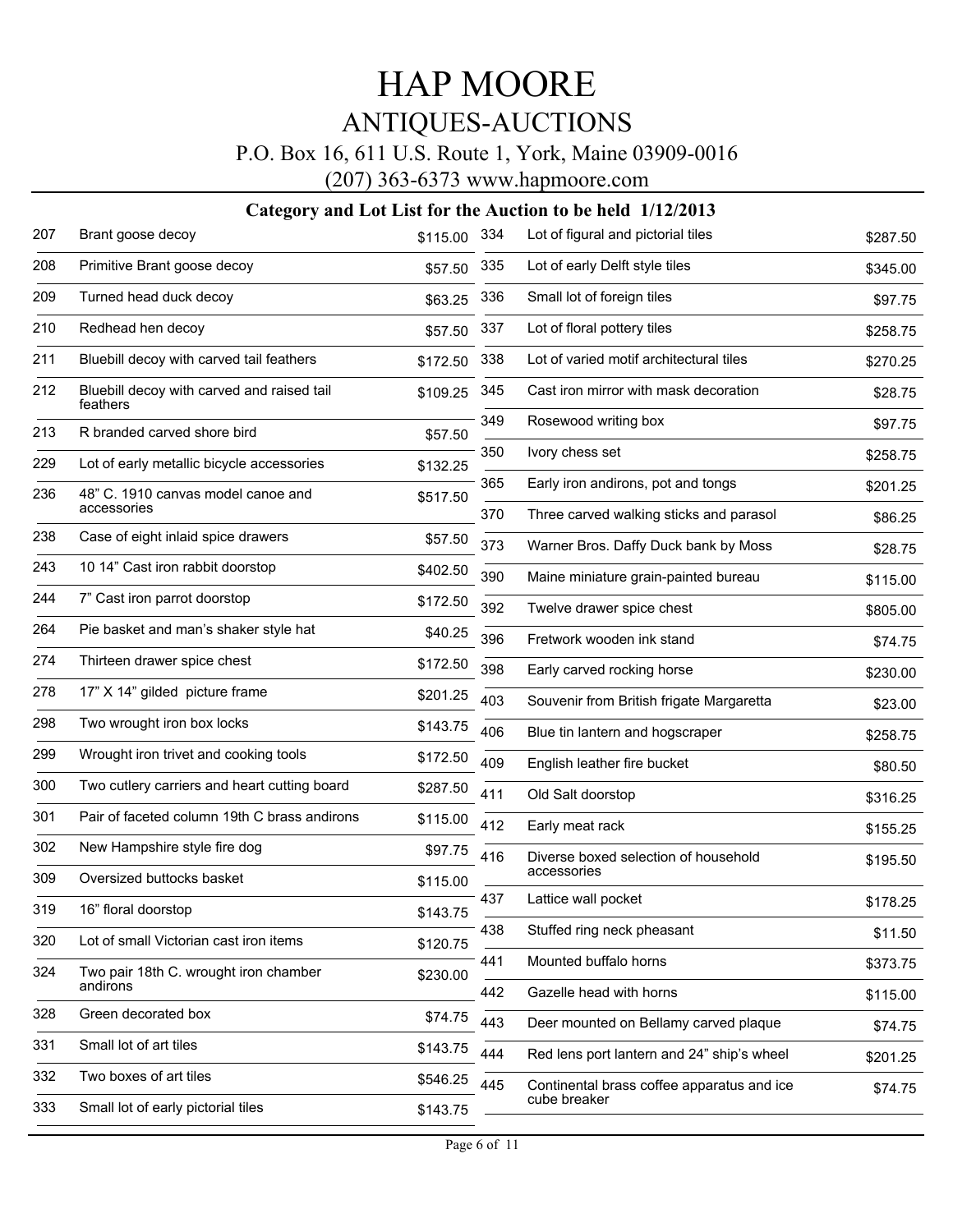### P.O. Box 16, 611 U.S. Route 1, York, Maine 03909-0016

(207) 363-6373 www.hapmoore.com

| 447 | Asian bronze Buddha "Happy God"                         | \$431.25 313 |     | Lot of Mexican sterling jewelry                                         | \$143.75 |
|-----|---------------------------------------------------------|--------------|-----|-------------------------------------------------------------------------|----------|
| 448 | Pair of Japanese bronze vases                           | \$258.75     | 314 | Lot of costume jewelry                                                  | \$241.50 |
| 452 | Cold painted bronze woodcock and spelter<br>owl         | \$373.75     | 351 | Gold-filled locket and 14k stick pin                                    | \$195.50 |
| 454 | Indian brass compote with tray                          | \$28.75      | 355 | Lot of silver jewelry                                                   | \$235.75 |
| 455 | Hog scraper candlestick and candle mold                 | \$40.25      | 356 | Georg Jensen deer-form brooch                                           | \$218.50 |
| 456 | Heinz ink stand                                         | \$115.00     | 357 | 18k and diamond Victorian brooch                                        | \$258.75 |
| 463 | Japanese decorated wooden fernery                       | \$97.75      | 420 | Lot of gold and gold filled jewelry                                     | \$747.50 |
| 467 | steam engine                                            | \$2,213.75   |     |                                                                         |          |
| 491 | Paris cast Putto figure                                 | \$161.00     |     | Lighting                                                                |          |
| 493 | Shaker sieve and brush                                  |              | 012 | Miner's lamp                                                            | \$63.25  |
|     |                                                         | \$51.75      | 013 | Pair of brass candlesticks                                              | \$23.00  |
| 500 | oak slant front desk                                    | \$126.50     | 014 | Pair of pewter candlesticks and two plates                              | \$166.75 |
|     | <b>Glass</b>                                            |              | 041 | Pair of gilt decorated whale oil lamps                                  | \$345.00 |
| 142 | Lot of misc. 19th C glassware                           | \$103.50     | 044 | Weller pottery lamp                                                     | \$241.50 |
| 153 | 18th C blown green bottle                               | \$391.00     | 045 | Frankart Art Deco female figural lamp,<br>bookends and standing ashtray | \$258.75 |
| 162 | Lot of misc. glassware                                  | \$132.25     | 061 | Art Deco hanging light fixture                                          | \$63.25  |
| 163 | Early Poland Springs water bottle                       | \$115.00     | 084 | Hanging Victorian lamp                                                  | \$120.75 |
| 234 | Glass display bell                                      | \$74.75      | 093 | Three cone -topped exterior lamps                                       | \$201.25 |
| 266 | 13 1/2" Warsaw pickle jar                               | \$120.75     | 094 | Pair of mustard hanging lanterns                                        | \$235.75 |
| 425 | 15" Cambridge glass female figural flower frog          | \$74.75      | 095 | Rectangular hanging lamp                                                | \$201.25 |
|     |                                                         |              | 096 | Victorian brass kerosene lamp                                           | \$115.00 |
|     | <b>GToyseneral</b>                                      |              | 097 | Bigelom - Kennard 22 1/2" studio shade                                  | \$805.00 |
| 450 | One German toy sewing machine with box<br>and another   | \$115.00     | 145 | Two pierced tin lanterns                                                | \$172.50 |
|     |                                                         | \$115.00     | 146 | Early brass whale oil chamberstick                                      | \$195.50 |
|     | <b>Jewelry</b>                                          |              | 154 | Silver plated gladiator lamp                                            | \$172.50 |
| 059 | Lot of Victorian, gold filled hair and other<br>jewelry | \$287.50     | 165 | Two floral decorated table lamps                                        | \$247.25 |
| 135 | Lot of misc. vintage costume jewelry                    | \$345.00     | 166 | Clark's astronomical lantern                                            | \$74.75  |
| 311 | Lot of gold and gold filled jewelry                     | \$672.75     | 217 | Two coinspot glass oil lamps                                            | \$230.00 |
| 312 | Lot of sterling jewelry                                 | \$80.50      | 249 | Gas chandelier with crystal orbs                                        | \$373.75 |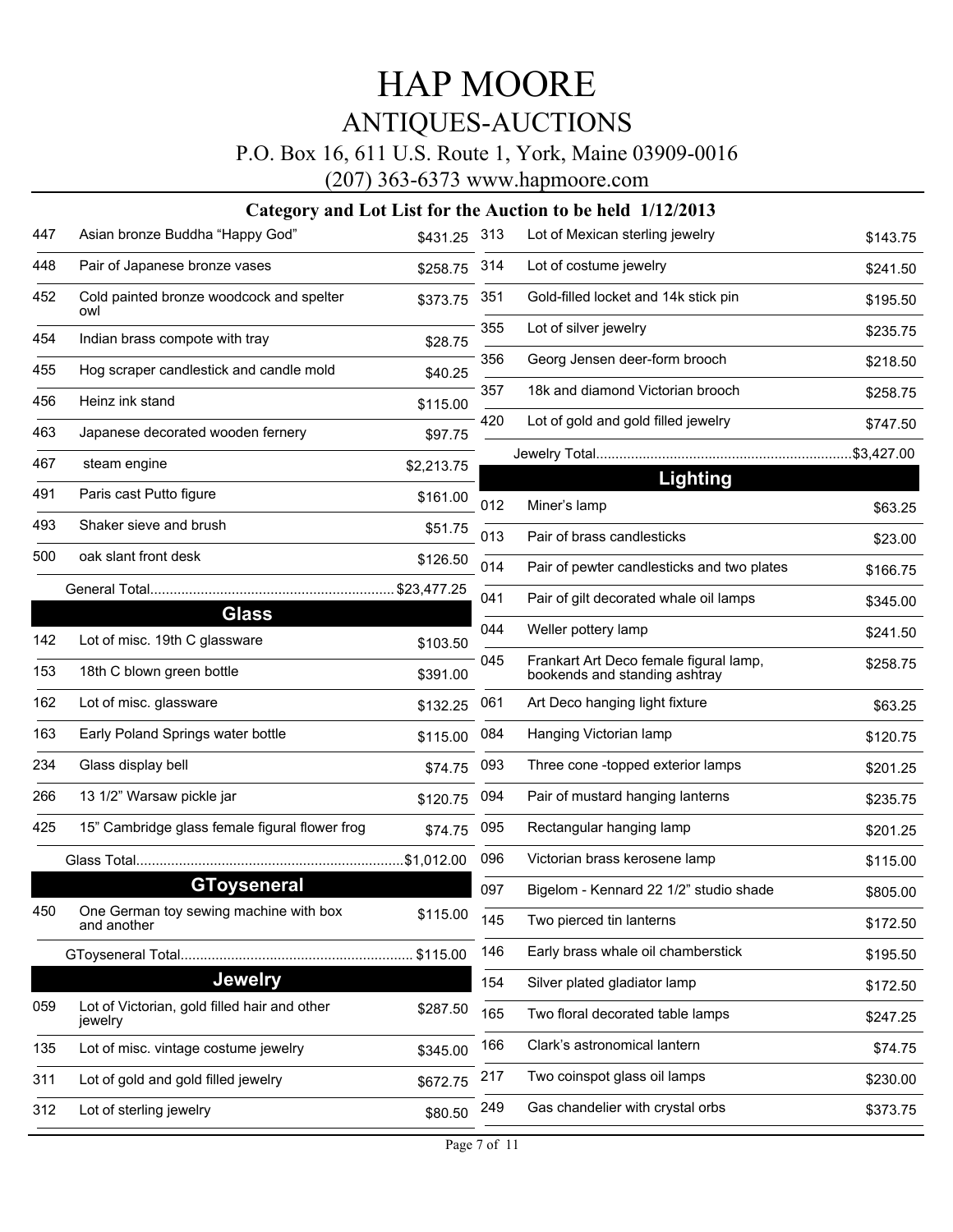### P.O. Box 16, 611 U.S. Route 1, York, Maine 03909-0016

(207) 363-6373 www.hapmoore.com

| 297 | C. 1920 decorated glass lamp                         | \$63.25  | 118 | Twenty-five San Francisco earthquake and<br>twenty Arizona stereo views    | \$132.25   |
|-----|------------------------------------------------------|----------|-----|----------------------------------------------------------------------------|------------|
| 317 | Cranberry opalescent hanging Victorian<br>fixture    | \$86.25  | 119 | Eighty-four Russo Japanese War stereo<br>views                             | \$316.25   |
| 366 | C. 1895 combination gas/electric chandelier          | \$977.50 | 120 | Large lot of American stereo views with                                    | \$747.50   |
| 367 | Electrified gas "T" fixture                          | \$517.50 |     | presidents and viewers                                                     |            |
| 394 | Victorian banquet lamp                               | \$172.50 | 121 | China, Japan, Asian and South Africa stereo<br>views                       | \$1,207.50 |
| 395 | Victorian store hanging light fixture                | \$86.25  | 123 | Lot of CDV's: Harvard Class, Civil War<br>soldier, and album               | \$287.50   |
| 397 | Victorian cast iron floor lamp with griffin          | \$115.00 | 124 | Lot of four dags                                                           | \$218.50   |
| 399 | Dogwood decorated Chinese lamp                       | \$51.75  | 125 | Misc. early portrait photography lot.                                      | \$172.50   |
| 400 | Celadon-glaze Asian lamp with dragons                | \$97.75  | 231 | 1914 10 1/2" X 13 1/2" photograph of Boston                                |            |
| 401 | Genre decorated Asian vase, now lamp                 | \$805.00 |     | fish market                                                                | \$11.50    |
| 451 | Japanese bronze lamp with fish                       | \$172.50 | 339 | Early photographic view of A. H. Tower,<br>Cohasset fish business building | \$11.50    |
|     |                                                      |          |     |                                                                            |            |
|     | <b>Linens</b>                                        |          |     | <b>Postcards</b>                                                           |            |
| 100 | Lot of linens                                        | \$57.50  | 180 | Large collection of postcards                                              | \$207.00   |
| 352 | Lot of old linens                                    | \$201.25 |     |                                                                            | .\$207.00  |
|     |                                                      |          |     | <b>Pottery</b>                                                             |            |
|     | <b>Military</b>                                      |          | 009 | Two Staffordshire whippets                                                 | \$132.25   |
| 108 | Two WWII wool Army jackets and cap                   | \$11.50  | 010 | Ceramic cow figure                                                         | \$115.00   |
| 421 | Lot of WWII military insignia and NH<br>ephemera     | \$345.00 | 042 | Majolica monkey-form humidor                                               | \$258.75   |
| 439 | WWII clothing, medals and ephemera                   | \$575.00 | 063 | Majolica dragon-mounted jardiniere                                         | \$115.00   |
|     |                                                      | \$931.50 | 070 | Gilded blue heron-form Redware umbrella<br>stand                           | \$120.75   |
|     | <b>Musical</b>                                       |          | 081 | N. A. White, Utica, NY six gallon crock                                    | \$63.25    |
| 446 | Early banjo                                          | \$51.75  | 082 | Two and three gallon decorated crocks                                      | \$161.00   |
|     |                                                      | \$51.75  | 086 | Asian temple vase                                                          | \$345.00   |
|     | <b>Photography</b>                                   |          |     |                                                                            |            |
| 057 | Bound volume of Japanese hand colored<br>photographs | \$920.00 | 087 | Wheatly 26 " art pottery vase                                              | \$97.75    |
| 116 | Large lot of Holy Land stereo views                  | \$57.50  | 144 | Hall and Pike commemorative pitcher                                        | \$115.00   |
| 117 | Large lot of Italy stereo views                      |          | 168 | Lot of misc. art pottery                                                   | \$322.00   |
|     |                                                      | \$109.25 | 170 | Weller Sicard signed art pottery vase                                      | \$195.50   |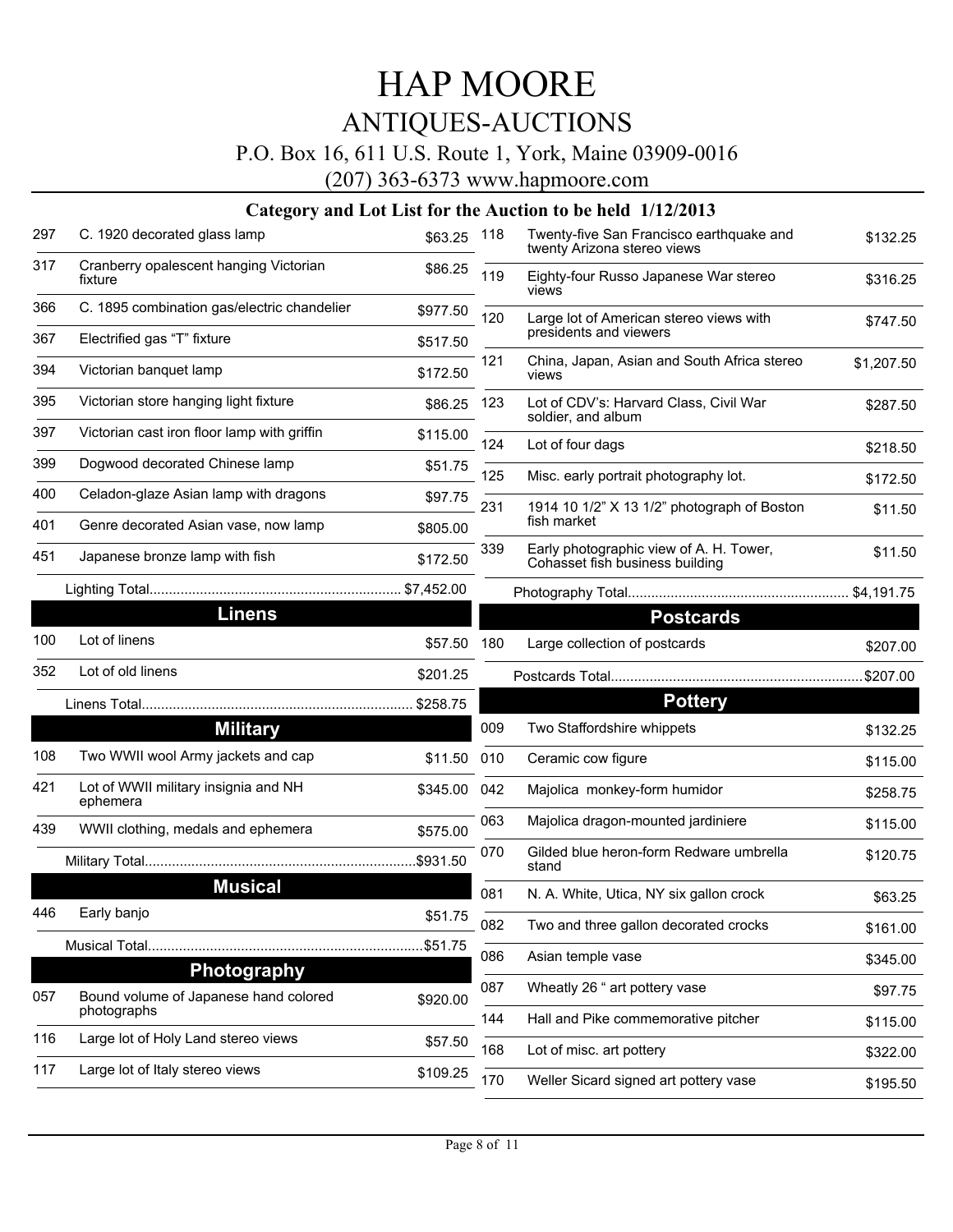### P.O. Box 16, 611 U.S. Route 1, York, Maine 03909-0016

(207) 363-6373 www.hapmoore.com

| 223<br>Two pottery pitchers and repousse' glass<br>\$8,297.25<br>\$86.25<br>syrup<br><b>Silver</b><br>240<br>Draped female black face pottery mask<br>\$86.25<br>048<br>Sheffield plate coffee urn<br>\$172.50<br>Chelsea Keramic pilgrim pottery flask<br>245<br>\$747.50<br>062<br>Lot of six sterling serving utensils<br>\$517.50<br>246<br>Three pieces of Fulper pottery<br>\$207.00<br>115<br>Lot of misc. sterling flatware, etc<br>\$862.50<br>247<br>Lot of art pottery, flower frogs, Zanesville and<br>\$230.00<br>128<br>Lot of fine misc. sterling serving pieces<br>\$1,150.00<br>Revere pieces<br>248<br>Two Hampshire pottery vases<br>Stieff sterling repousse' 10 1/2" chocolate pot<br>132<br>\$431.25<br>\$2,530.00<br>277<br>Two pieces of Asian pottery<br>133<br>Stieff sterling and other misc. sterling serving<br>\$28.75<br>\$339.25<br>pieces<br>New York stoneware bird-decorated crock<br>341<br>\$373.75<br>271<br>Large set of Caldwell sterling flatware<br>and Norton bird decorated jug<br>\$3,421.25<br>368<br>272<br>Lot of assorted pottery pitchers<br>Lot of small sterling accessories<br>\$57.50<br>\$345.00<br>369<br>Clement Massier (?) ewer<br>Large lot of silver-plated hollow-ware and<br>273<br>\$166.75<br>\$97.75<br>serving pieces<br>375<br>Orcutt and Crafts, Portland ME ovoid jug<br>\$109.25<br>343<br>Assorted sterling flatware and accessories<br>\$690.00<br>393<br>Clewell green patina vase<br>\$258.75<br>344<br>Lot of silver-plated ware<br>\$63.25<br>402<br>Floral decorated 15" Asian vase<br>\$63.25<br>346<br>15" sterling serving tray, fluted bowl and<br>\$1,466.25<br>bread tray<br>8 1/2" Majolica fish pitcher<br>440<br>\$74.75<br>347<br>Set of seven Caldwell ceramic-lined sterling<br>\$776.25<br>ramekins<br><b>Rugs</b><br>348<br>Six piece sterling tea set<br>\$4,025.00<br>8'2" X 6' 5" Turkish rug<br>150<br>\$287.50<br>353<br>Covered silver-plated turkey platter<br>\$431.25<br>6'1" X 3' 4' Oriental motif hooked rug<br>151<br>\$57.50<br>358<br>Lot of assorted sterling and coin silver<br>\$805.00<br>flatware<br>6'5" X 3' 10" and 5' 3" X 3" Oriental scatter<br>152<br>\$63.25<br>rugs<br>359<br>Lot of early sterling serving utensils<br>\$747.50<br>176<br>Two hooked rugs<br>\$11.50<br>417<br>Set of Gorham sterling flatware<br>\$3,392.50<br>12" X 18" Country cottage hooked mat<br>177<br>\$155.25<br>464<br>Lot of sterling dresser items<br>\$345.00<br>24" X 36" Horse hooked rug<br>178<br>\$258.75<br>471<br>Sterling soup spoons, salt, pepper and frame<br>\$402.50<br>2'11" X 4'10" Caucasian scatter rug<br>227<br>\$51.75<br>472<br>misc. lot of silver plate flatware and serving<br>\$11.50<br>utensils<br>4'8" X 4' Turkoman scatter rug<br>361<br>\$80.50<br>Coin silver purse and sterling stamp box<br>473<br>\$293.25<br>10' 5" x 7' 1" Sarouk carpet<br>362<br>\$6,210.00<br>474<br>lot of 5 fancy sterling nut dishes and set of<br>\$488.75<br>407<br>Oriental rug<br>\$805.00<br>Gorham nut dishes<br>427<br>9'7" X 2'4" Oriental runner<br>Partisl set of sterling flatware<br>\$258.75 475<br>\$2,990.00 | 171 | Hampshire Pottery vase and candlestick | \$258.75 | 462 | Two hooked rugs | \$57.50 |
|------------------------------------------------------------------------------------------------------------------------------------------------------------------------------------------------------------------------------------------------------------------------------------------------------------------------------------------------------------------------------------------------------------------------------------------------------------------------------------------------------------------------------------------------------------------------------------------------------------------------------------------------------------------------------------------------------------------------------------------------------------------------------------------------------------------------------------------------------------------------------------------------------------------------------------------------------------------------------------------------------------------------------------------------------------------------------------------------------------------------------------------------------------------------------------------------------------------------------------------------------------------------------------------------------------------------------------------------------------------------------------------------------------------------------------------------------------------------------------------------------------------------------------------------------------------------------------------------------------------------------------------------------------------------------------------------------------------------------------------------------------------------------------------------------------------------------------------------------------------------------------------------------------------------------------------------------------------------------------------------------------------------------------------------------------------------------------------------------------------------------------------------------------------------------------------------------------------------------------------------------------------------------------------------------------------------------------------------------------------------------------------------------------------------------------------------------------------------------------------------------------------------------------------------------------------------------------------------------------------------------------------------------------------------------------------------------------------------------------------------------------------------------------------------------------------------------------------------------------------------------------------------------------------------------------------------------------------------------------------------------------------------------------------------------------------------------------------------------------------------------------------------|-----|----------------------------------------|----------|-----|-----------------|---------|
|                                                                                                                                                                                                                                                                                                                                                                                                                                                                                                                                                                                                                                                                                                                                                                                                                                                                                                                                                                                                                                                                                                                                                                                                                                                                                                                                                                                                                                                                                                                                                                                                                                                                                                                                                                                                                                                                                                                                                                                                                                                                                                                                                                                                                                                                                                                                                                                                                                                                                                                                                                                                                                                                                                                                                                                                                                                                                                                                                                                                                                                                                                                                                |     |                                        |          |     |                 |         |
|                                                                                                                                                                                                                                                                                                                                                                                                                                                                                                                                                                                                                                                                                                                                                                                                                                                                                                                                                                                                                                                                                                                                                                                                                                                                                                                                                                                                                                                                                                                                                                                                                                                                                                                                                                                                                                                                                                                                                                                                                                                                                                                                                                                                                                                                                                                                                                                                                                                                                                                                                                                                                                                                                                                                                                                                                                                                                                                                                                                                                                                                                                                                                |     |                                        |          |     |                 |         |
|                                                                                                                                                                                                                                                                                                                                                                                                                                                                                                                                                                                                                                                                                                                                                                                                                                                                                                                                                                                                                                                                                                                                                                                                                                                                                                                                                                                                                                                                                                                                                                                                                                                                                                                                                                                                                                                                                                                                                                                                                                                                                                                                                                                                                                                                                                                                                                                                                                                                                                                                                                                                                                                                                                                                                                                                                                                                                                                                                                                                                                                                                                                                                |     |                                        |          |     |                 |         |
|                                                                                                                                                                                                                                                                                                                                                                                                                                                                                                                                                                                                                                                                                                                                                                                                                                                                                                                                                                                                                                                                                                                                                                                                                                                                                                                                                                                                                                                                                                                                                                                                                                                                                                                                                                                                                                                                                                                                                                                                                                                                                                                                                                                                                                                                                                                                                                                                                                                                                                                                                                                                                                                                                                                                                                                                                                                                                                                                                                                                                                                                                                                                                |     |                                        |          |     |                 |         |
|                                                                                                                                                                                                                                                                                                                                                                                                                                                                                                                                                                                                                                                                                                                                                                                                                                                                                                                                                                                                                                                                                                                                                                                                                                                                                                                                                                                                                                                                                                                                                                                                                                                                                                                                                                                                                                                                                                                                                                                                                                                                                                                                                                                                                                                                                                                                                                                                                                                                                                                                                                                                                                                                                                                                                                                                                                                                                                                                                                                                                                                                                                                                                |     |                                        |          |     |                 |         |
|                                                                                                                                                                                                                                                                                                                                                                                                                                                                                                                                                                                                                                                                                                                                                                                                                                                                                                                                                                                                                                                                                                                                                                                                                                                                                                                                                                                                                                                                                                                                                                                                                                                                                                                                                                                                                                                                                                                                                                                                                                                                                                                                                                                                                                                                                                                                                                                                                                                                                                                                                                                                                                                                                                                                                                                                                                                                                                                                                                                                                                                                                                                                                |     |                                        |          |     |                 |         |
|                                                                                                                                                                                                                                                                                                                                                                                                                                                                                                                                                                                                                                                                                                                                                                                                                                                                                                                                                                                                                                                                                                                                                                                                                                                                                                                                                                                                                                                                                                                                                                                                                                                                                                                                                                                                                                                                                                                                                                                                                                                                                                                                                                                                                                                                                                                                                                                                                                                                                                                                                                                                                                                                                                                                                                                                                                                                                                                                                                                                                                                                                                                                                |     |                                        |          |     |                 |         |
|                                                                                                                                                                                                                                                                                                                                                                                                                                                                                                                                                                                                                                                                                                                                                                                                                                                                                                                                                                                                                                                                                                                                                                                                                                                                                                                                                                                                                                                                                                                                                                                                                                                                                                                                                                                                                                                                                                                                                                                                                                                                                                                                                                                                                                                                                                                                                                                                                                                                                                                                                                                                                                                                                                                                                                                                                                                                                                                                                                                                                                                                                                                                                |     |                                        |          |     |                 |         |
|                                                                                                                                                                                                                                                                                                                                                                                                                                                                                                                                                                                                                                                                                                                                                                                                                                                                                                                                                                                                                                                                                                                                                                                                                                                                                                                                                                                                                                                                                                                                                                                                                                                                                                                                                                                                                                                                                                                                                                                                                                                                                                                                                                                                                                                                                                                                                                                                                                                                                                                                                                                                                                                                                                                                                                                                                                                                                                                                                                                                                                                                                                                                                |     |                                        |          |     |                 |         |
|                                                                                                                                                                                                                                                                                                                                                                                                                                                                                                                                                                                                                                                                                                                                                                                                                                                                                                                                                                                                                                                                                                                                                                                                                                                                                                                                                                                                                                                                                                                                                                                                                                                                                                                                                                                                                                                                                                                                                                                                                                                                                                                                                                                                                                                                                                                                                                                                                                                                                                                                                                                                                                                                                                                                                                                                                                                                                                                                                                                                                                                                                                                                                |     |                                        |          |     |                 |         |
|                                                                                                                                                                                                                                                                                                                                                                                                                                                                                                                                                                                                                                                                                                                                                                                                                                                                                                                                                                                                                                                                                                                                                                                                                                                                                                                                                                                                                                                                                                                                                                                                                                                                                                                                                                                                                                                                                                                                                                                                                                                                                                                                                                                                                                                                                                                                                                                                                                                                                                                                                                                                                                                                                                                                                                                                                                                                                                                                                                                                                                                                                                                                                |     |                                        |          |     |                 |         |
|                                                                                                                                                                                                                                                                                                                                                                                                                                                                                                                                                                                                                                                                                                                                                                                                                                                                                                                                                                                                                                                                                                                                                                                                                                                                                                                                                                                                                                                                                                                                                                                                                                                                                                                                                                                                                                                                                                                                                                                                                                                                                                                                                                                                                                                                                                                                                                                                                                                                                                                                                                                                                                                                                                                                                                                                                                                                                                                                                                                                                                                                                                                                                |     |                                        |          |     |                 |         |
|                                                                                                                                                                                                                                                                                                                                                                                                                                                                                                                                                                                                                                                                                                                                                                                                                                                                                                                                                                                                                                                                                                                                                                                                                                                                                                                                                                                                                                                                                                                                                                                                                                                                                                                                                                                                                                                                                                                                                                                                                                                                                                                                                                                                                                                                                                                                                                                                                                                                                                                                                                                                                                                                                                                                                                                                                                                                                                                                                                                                                                                                                                                                                |     |                                        |          |     |                 |         |
|                                                                                                                                                                                                                                                                                                                                                                                                                                                                                                                                                                                                                                                                                                                                                                                                                                                                                                                                                                                                                                                                                                                                                                                                                                                                                                                                                                                                                                                                                                                                                                                                                                                                                                                                                                                                                                                                                                                                                                                                                                                                                                                                                                                                                                                                                                                                                                                                                                                                                                                                                                                                                                                                                                                                                                                                                                                                                                                                                                                                                                                                                                                                                |     |                                        |          |     |                 |         |
|                                                                                                                                                                                                                                                                                                                                                                                                                                                                                                                                                                                                                                                                                                                                                                                                                                                                                                                                                                                                                                                                                                                                                                                                                                                                                                                                                                                                                                                                                                                                                                                                                                                                                                                                                                                                                                                                                                                                                                                                                                                                                                                                                                                                                                                                                                                                                                                                                                                                                                                                                                                                                                                                                                                                                                                                                                                                                                                                                                                                                                                                                                                                                |     |                                        |          |     |                 |         |
|                                                                                                                                                                                                                                                                                                                                                                                                                                                                                                                                                                                                                                                                                                                                                                                                                                                                                                                                                                                                                                                                                                                                                                                                                                                                                                                                                                                                                                                                                                                                                                                                                                                                                                                                                                                                                                                                                                                                                                                                                                                                                                                                                                                                                                                                                                                                                                                                                                                                                                                                                                                                                                                                                                                                                                                                                                                                                                                                                                                                                                                                                                                                                |     |                                        |          |     |                 |         |
|                                                                                                                                                                                                                                                                                                                                                                                                                                                                                                                                                                                                                                                                                                                                                                                                                                                                                                                                                                                                                                                                                                                                                                                                                                                                                                                                                                                                                                                                                                                                                                                                                                                                                                                                                                                                                                                                                                                                                                                                                                                                                                                                                                                                                                                                                                                                                                                                                                                                                                                                                                                                                                                                                                                                                                                                                                                                                                                                                                                                                                                                                                                                                |     |                                        |          |     |                 |         |
|                                                                                                                                                                                                                                                                                                                                                                                                                                                                                                                                                                                                                                                                                                                                                                                                                                                                                                                                                                                                                                                                                                                                                                                                                                                                                                                                                                                                                                                                                                                                                                                                                                                                                                                                                                                                                                                                                                                                                                                                                                                                                                                                                                                                                                                                                                                                                                                                                                                                                                                                                                                                                                                                                                                                                                                                                                                                                                                                                                                                                                                                                                                                                |     |                                        |          |     |                 |         |
|                                                                                                                                                                                                                                                                                                                                                                                                                                                                                                                                                                                                                                                                                                                                                                                                                                                                                                                                                                                                                                                                                                                                                                                                                                                                                                                                                                                                                                                                                                                                                                                                                                                                                                                                                                                                                                                                                                                                                                                                                                                                                                                                                                                                                                                                                                                                                                                                                                                                                                                                                                                                                                                                                                                                                                                                                                                                                                                                                                                                                                                                                                                                                |     |                                        |          |     |                 |         |
|                                                                                                                                                                                                                                                                                                                                                                                                                                                                                                                                                                                                                                                                                                                                                                                                                                                                                                                                                                                                                                                                                                                                                                                                                                                                                                                                                                                                                                                                                                                                                                                                                                                                                                                                                                                                                                                                                                                                                                                                                                                                                                                                                                                                                                                                                                                                                                                                                                                                                                                                                                                                                                                                                                                                                                                                                                                                                                                                                                                                                                                                                                                                                |     |                                        |          |     |                 |         |
|                                                                                                                                                                                                                                                                                                                                                                                                                                                                                                                                                                                                                                                                                                                                                                                                                                                                                                                                                                                                                                                                                                                                                                                                                                                                                                                                                                                                                                                                                                                                                                                                                                                                                                                                                                                                                                                                                                                                                                                                                                                                                                                                                                                                                                                                                                                                                                                                                                                                                                                                                                                                                                                                                                                                                                                                                                                                                                                                                                                                                                                                                                                                                |     |                                        |          |     |                 |         |
|                                                                                                                                                                                                                                                                                                                                                                                                                                                                                                                                                                                                                                                                                                                                                                                                                                                                                                                                                                                                                                                                                                                                                                                                                                                                                                                                                                                                                                                                                                                                                                                                                                                                                                                                                                                                                                                                                                                                                                                                                                                                                                                                                                                                                                                                                                                                                                                                                                                                                                                                                                                                                                                                                                                                                                                                                                                                                                                                                                                                                                                                                                                                                |     |                                        |          |     |                 |         |
|                                                                                                                                                                                                                                                                                                                                                                                                                                                                                                                                                                                                                                                                                                                                                                                                                                                                                                                                                                                                                                                                                                                                                                                                                                                                                                                                                                                                                                                                                                                                                                                                                                                                                                                                                                                                                                                                                                                                                                                                                                                                                                                                                                                                                                                                                                                                                                                                                                                                                                                                                                                                                                                                                                                                                                                                                                                                                                                                                                                                                                                                                                                                                |     |                                        |          |     |                 |         |
|                                                                                                                                                                                                                                                                                                                                                                                                                                                                                                                                                                                                                                                                                                                                                                                                                                                                                                                                                                                                                                                                                                                                                                                                                                                                                                                                                                                                                                                                                                                                                                                                                                                                                                                                                                                                                                                                                                                                                                                                                                                                                                                                                                                                                                                                                                                                                                                                                                                                                                                                                                                                                                                                                                                                                                                                                                                                                                                                                                                                                                                                                                                                                |     |                                        |          |     |                 |         |
|                                                                                                                                                                                                                                                                                                                                                                                                                                                                                                                                                                                                                                                                                                                                                                                                                                                                                                                                                                                                                                                                                                                                                                                                                                                                                                                                                                                                                                                                                                                                                                                                                                                                                                                                                                                                                                                                                                                                                                                                                                                                                                                                                                                                                                                                                                                                                                                                                                                                                                                                                                                                                                                                                                                                                                                                                                                                                                                                                                                                                                                                                                                                                |     |                                        |          |     |                 |         |
|                                                                                                                                                                                                                                                                                                                                                                                                                                                                                                                                                                                                                                                                                                                                                                                                                                                                                                                                                                                                                                                                                                                                                                                                                                                                                                                                                                                                                                                                                                                                                                                                                                                                                                                                                                                                                                                                                                                                                                                                                                                                                                                                                                                                                                                                                                                                                                                                                                                                                                                                                                                                                                                                                                                                                                                                                                                                                                                                                                                                                                                                                                                                                |     |                                        |          |     |                 |         |
|                                                                                                                                                                                                                                                                                                                                                                                                                                                                                                                                                                                                                                                                                                                                                                                                                                                                                                                                                                                                                                                                                                                                                                                                                                                                                                                                                                                                                                                                                                                                                                                                                                                                                                                                                                                                                                                                                                                                                                                                                                                                                                                                                                                                                                                                                                                                                                                                                                                                                                                                                                                                                                                                                                                                                                                                                                                                                                                                                                                                                                                                                                                                                |     |                                        |          |     |                 |         |
|                                                                                                                                                                                                                                                                                                                                                                                                                                                                                                                                                                                                                                                                                                                                                                                                                                                                                                                                                                                                                                                                                                                                                                                                                                                                                                                                                                                                                                                                                                                                                                                                                                                                                                                                                                                                                                                                                                                                                                                                                                                                                                                                                                                                                                                                                                                                                                                                                                                                                                                                                                                                                                                                                                                                                                                                                                                                                                                                                                                                                                                                                                                                                |     |                                        |          |     |                 |         |
|                                                                                                                                                                                                                                                                                                                                                                                                                                                                                                                                                                                                                                                                                                                                                                                                                                                                                                                                                                                                                                                                                                                                                                                                                                                                                                                                                                                                                                                                                                                                                                                                                                                                                                                                                                                                                                                                                                                                                                                                                                                                                                                                                                                                                                                                                                                                                                                                                                                                                                                                                                                                                                                                                                                                                                                                                                                                                                                                                                                                                                                                                                                                                |     |                                        |          |     |                 |         |